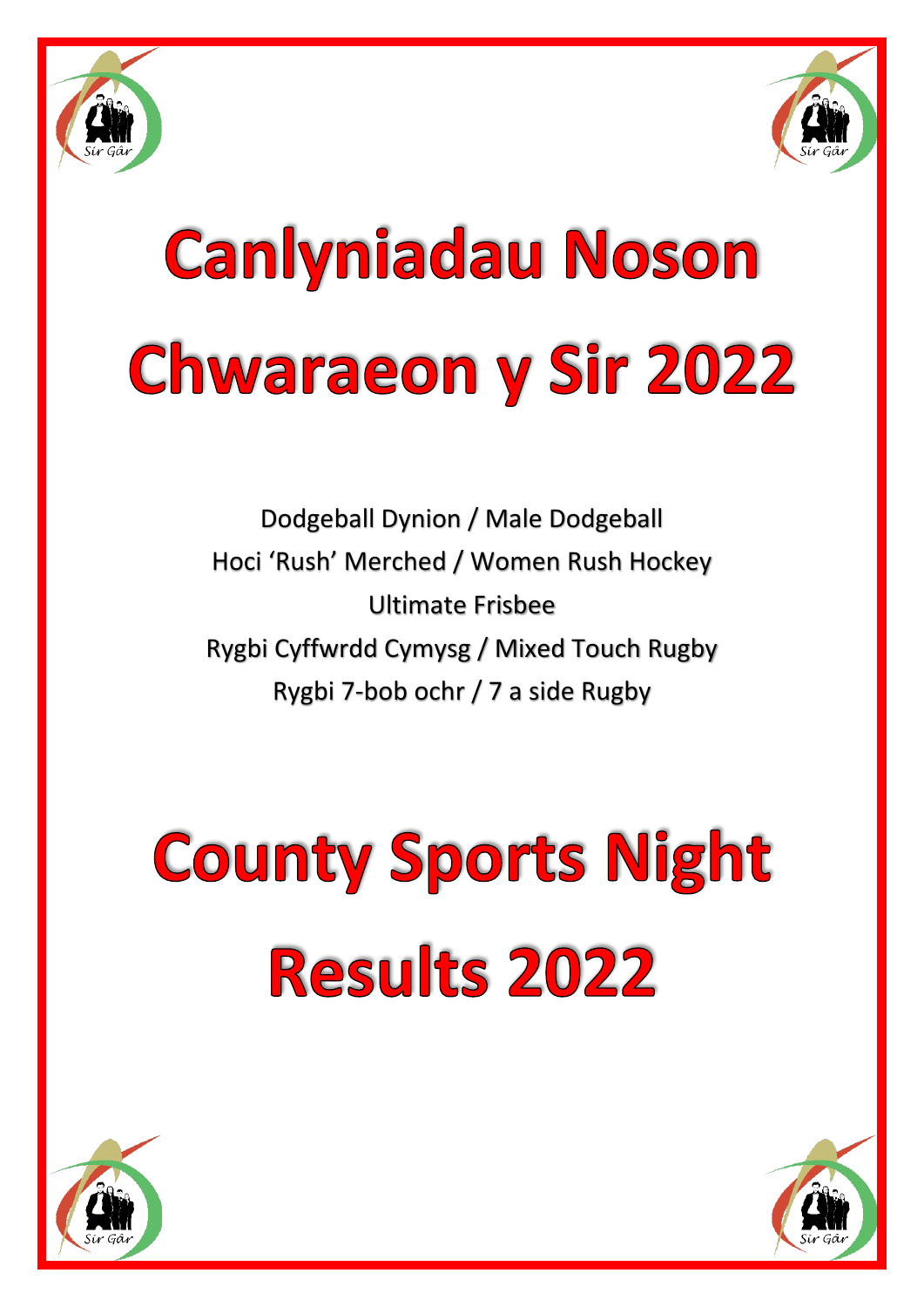### **Dodgeball Dynion / Male Dodgeball**

| <b>Club</b>    | <b>Members</b>                                                                                   | <b>Position</b> |
|----------------|--------------------------------------------------------------------------------------------------|-----------------|
| Llanllwni      | Zac Addison, Ifor Jones, Hefin Jones, Dan Jones,<br>Lewis Thomas a Alwyn Evans                   |                 |
| Tîm Swyddfa    | Steffan Griffiths, Chris Ludgate, Sion Roberts,<br>leuan Rees, Tomos Jones a Jac Jones           | 7               |
| <b>Llannon</b> | Sion Davies, Dylan Davies, Rhys Jones, Owain<br>Jones, Ieuan Harries, Ioan Harries a Aaron Evans | З               |
| Llangadog      | Aled Thomas, Steffan Thomas, Jack Davies, Aaron<br>Hughes, Ioan Hughes a Ifan Williams           | 4               |

#### **Hoci 'Rush' Merched / Women Rush Hockey**

| Clwb / Club             | <b>Enwau / Names</b>                                                                | <b>Points</b> | <b>Safle/Position</b> |
|-------------------------|-------------------------------------------------------------------------------------|---------------|-----------------------|
| Llanllwni a<br>Penybont | Cathrin Jones, Betsan Jones, Nia Davies, Catrin<br>Evans, Luned Jones, Elan Thomas  |               |                       |
| <b>Llannon</b>          | Jessica Hier, Chloe Hier, Anna-Helena Cnuddle,<br>Bethany Sailsbury a Kennedy Mckee |               |                       |

#### **Ultimate Frisbee**

| <b>Club</b>   | <b>Members</b>                                                                                                                                                    | <b>Points</b> | <b>Position</b> |
|---------------|-------------------------------------------------------------------------------------------------------------------------------------------------------------------|---------------|-----------------|
| Llangadog     | Guto Price, Sion Jones, Osian Jones, Gruff Jones,<br>Erin Jones, Sara Price                                                                                       | 11            |                 |
| Llandovery    | Sion Davies, Jac Davies, Tomos Price, Dafydd<br>Price, Emily Thomas, Ffion Morgan, Eleri Morgan                                                                   | 10            | 2               |
| Dyffryn Cothi | Jessica Jones, Maggie Lewis, Ryan Jones, Hywel<br>Jones, Owen Davies, Ryan Davies, Harri Williams,<br>Lloyd Thomas                                                | 8             | 3               |
| Llannon       | Gwawr Owens, Manon Owens, Callum Clarke,<br>Cari Jones, Hannah Jones, Joseph Hier, Holly<br>Thomas, Natalie Sailsbury, Angharad Daniel a<br><b>Rhydian Davies</b> | 6             | 4               |
| Llanllwni     | Llyr Dunn, Elis Evans, Tudur George, Sion Davies,<br>Dylan Thomas, Iestyn Evans, Efa Evans, Dafydd<br>James, Elan Evans, Caio Benson                              | 5             | 5               |

## **Rygbi Cyffwrdd Cymysg / Mixed Touch Rugby**

| <b>Club</b> | <b>Members</b>                                                                                                           | <b>Position</b> |
|-------------|--------------------------------------------------------------------------------------------------------------------------|-----------------|
| Llannon     | Manon Owens, Megan Hughes, Natalie Sailsbury,<br>Daniel Jones, Rhydian Davies, Joseph Hier, Greg<br>Evans a Hannah Jones | $1 =$           |
| Llandovery  | Tomos Price, Dafydd Morgan, Ffion Morgan, Abi<br>Phillips, Bethan Price                                                  | $1 =$           |